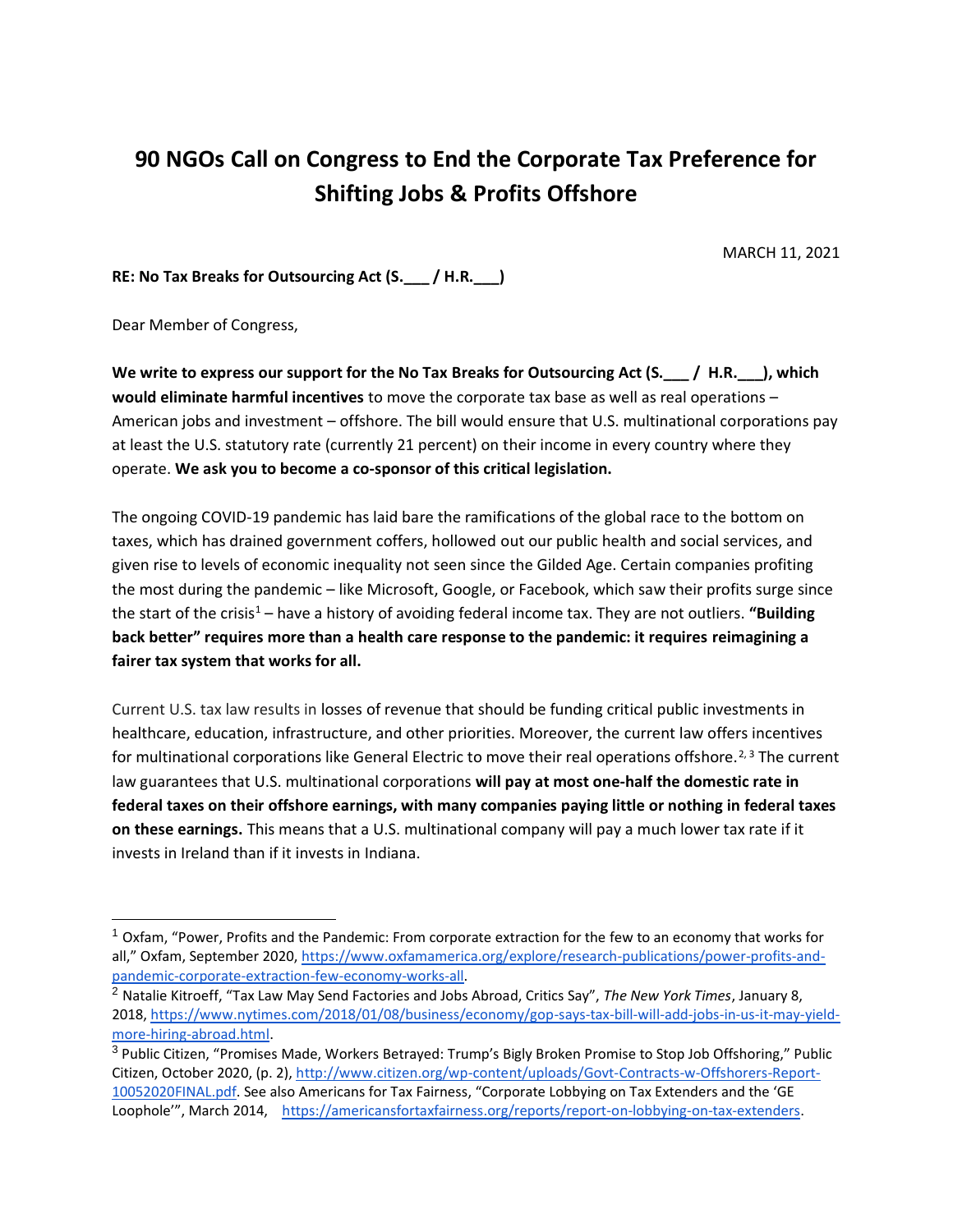**The No Tax Breaks for Outsourcing Act would provide a simple, straightforward fix to one of the costliest problems created by the Tax Cuts and Jobs Act** and bolster President Biden's corporate tax agenda. It would level the playing field for small and wholly domestic businesses by eliminating the deep discount that multinational companies get for shifting profits offshore and outsourcing jobs. It is counterproductive to the goals of a fair and growing economy to allow U.S. companies to pay a lower tax rate abroad than they pay in the United States.

**The legislation would also close the corporate inversion loophole, which allows companies to avoid paying U.S. taxes by pretending to be a foreign company on paper.** The bill would prevent an American corporation from using a merger with a foreign company to claim that it is foreign for tax purposes if it continues to be managed and controlled in the United States, or if a majority of the U.S. company's shareholders own the resulting company after the merger. Additionally, the legislation would curb the biggest incentive for companies to invert by limiting the practice of earnings stripping, in which intercompany loans are used to shift profits out of the United States into low-tax subsidiaries.

**Economists have calculated that the No Tax Breaks for Outsourcing Act would raise an estimated \$771 billion over the 10-year budget window.<sup>4</sup>** Preventing U.S. domiciled multinational companies from avoiding their fair share of taxes would strengthen our emergence from the pandemic-caused recession by supporting much-needed public investment in a Build Back Better recovery bill. Corporate taxes are levied on profitable, not unprofitable, businesses. And the investments new revenues could underwrite – from infrastructure to healthcare to working-family tax credits – would have a stimulative effect on the economy. Returning a measure of fairness to our nation's tax code in this fashion would support a strong and equitable recovery for all.

## **We strongly encourage you to co-sponsor the No Tax Breaks for Outsourcing Act in order to make our tax system fairer, raise critically needed revenue, and encourage job creation here in America.**

Thank you for taking our views into account. If you have questions, please contact Erica Hanichak at [ehanichak@thefactcoalition.org.](mailto:ehanichak@thefactcoalition.org)

| Sincerely,                                            |                                                                                  |
|-------------------------------------------------------|----------------------------------------------------------------------------------|
| AfricaFocus Bulletin                                  | American Federation of Labor & Congress of<br>Industrial Organizations (AFL-CIO) |
| <b>Alliance for Retired Americans</b>                 |                                                                                  |
| <b>American Family Voices</b>                         | American Federation of State, County and<br>Municipal Employees (AFSCME)         |
| American Federation of Government Employees<br>(AFGE) | American Federation of Teachers                                                  |
|                                                       | Americans for Democratic Action (ADA)                                            |

<sup>4</sup> Kimberly Clausing, "Five Lessons on Profit Shifting from the U.S. Country by Country Data," *Tax Notes Federal*, January 13, 2021, p. 936[, https://papers.ssrn.com/sol3/papers.cfm?abstract\\_id=3736287](https://papers.ssrn.com/sol3/papers.cfm?abstract_id=3736287/).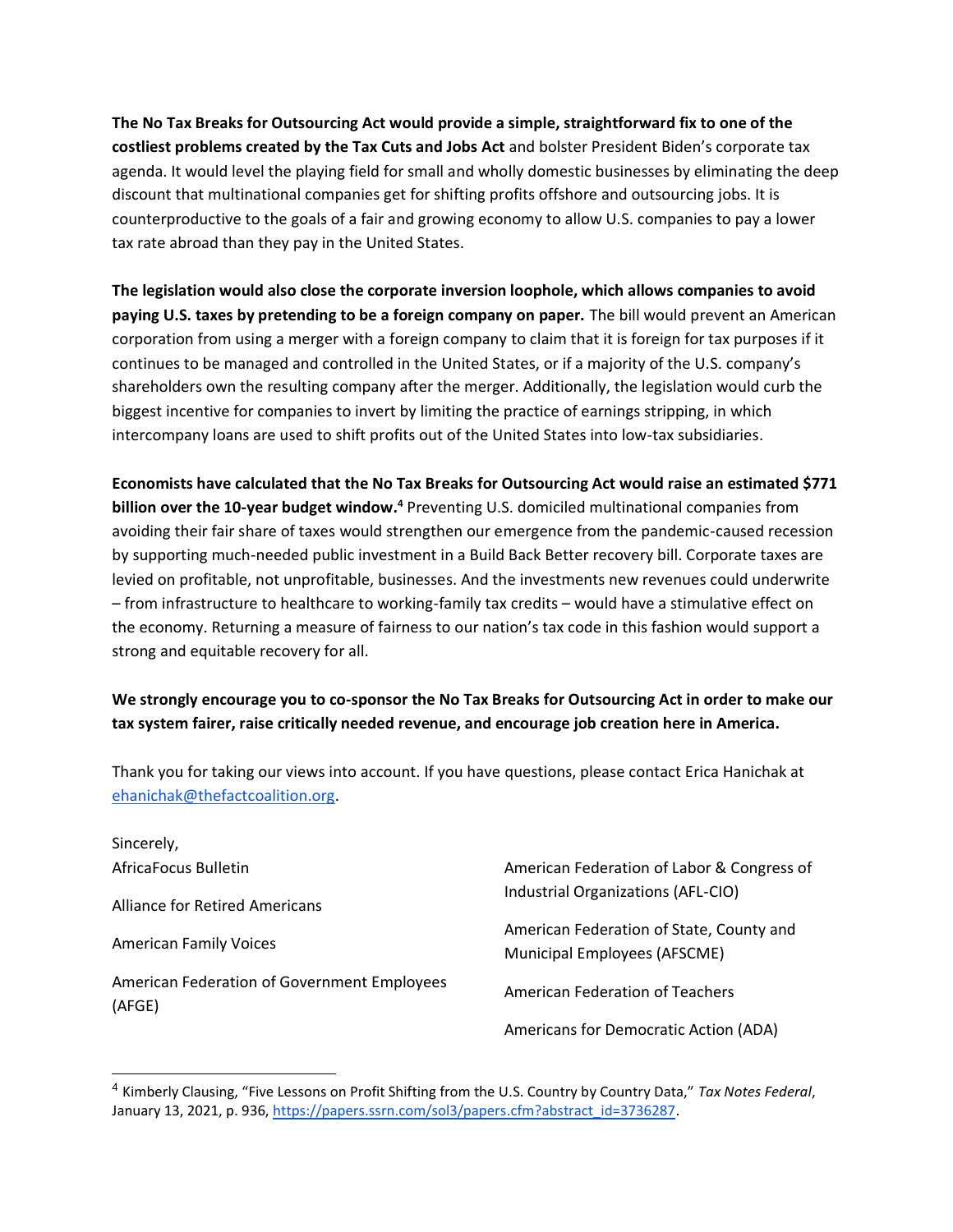Americans for Tax Fairness American Sustainable Business Council Association of Concerned Africa Scholars - USA Campaign for America's Future Center for International Policy Center for Popular Democracy Coalition on Human Needs Color of Change Communication Workers of America (CWA) Community Change Action Congregation of Our Lady of Charity of the Good Shepherd, U.S. Provinces Corporate Accountability Lab Crude Accountability DailyKos Democrats.com Economic Policy Institute Fair Share Faith Action Network Financial Accountability and Corporate Transparency (FACT) Coalition Franciscan Action Network Friends of the Earth U.S. Fund for Constitutional Government Global Alliance for Tax Justice Global Financial Integrity Greenpeace US

Health Care for America Now Indivisible Institute for Policy Studies – Inequality Program Institute on Taxation and Economic Policy (ITEP) Interfaith Center on Corporate Responsibility (ICCR) International Association of Machinists & Aerospace Workers (IAMAW) International Brotherhood of Teamsters International Federation of Professional and Technical Engineers (IFPTE) International Rights Advocates International Union, United Automobile, Aerospace and Agricultural Implement Workers of America (UAW) IUE-CWA Jobs With Justice Jubilee USA Liberty Shared Main Street Alliance Maryknoll Fathers and Brothers Missionary Oblates MomsRising National Advocacy Center of the Sisters of the Good Shepherd National Education Association (NEA) National Employment Law Project

Grey Nuns of the Sacred Heart

National Organization for Women